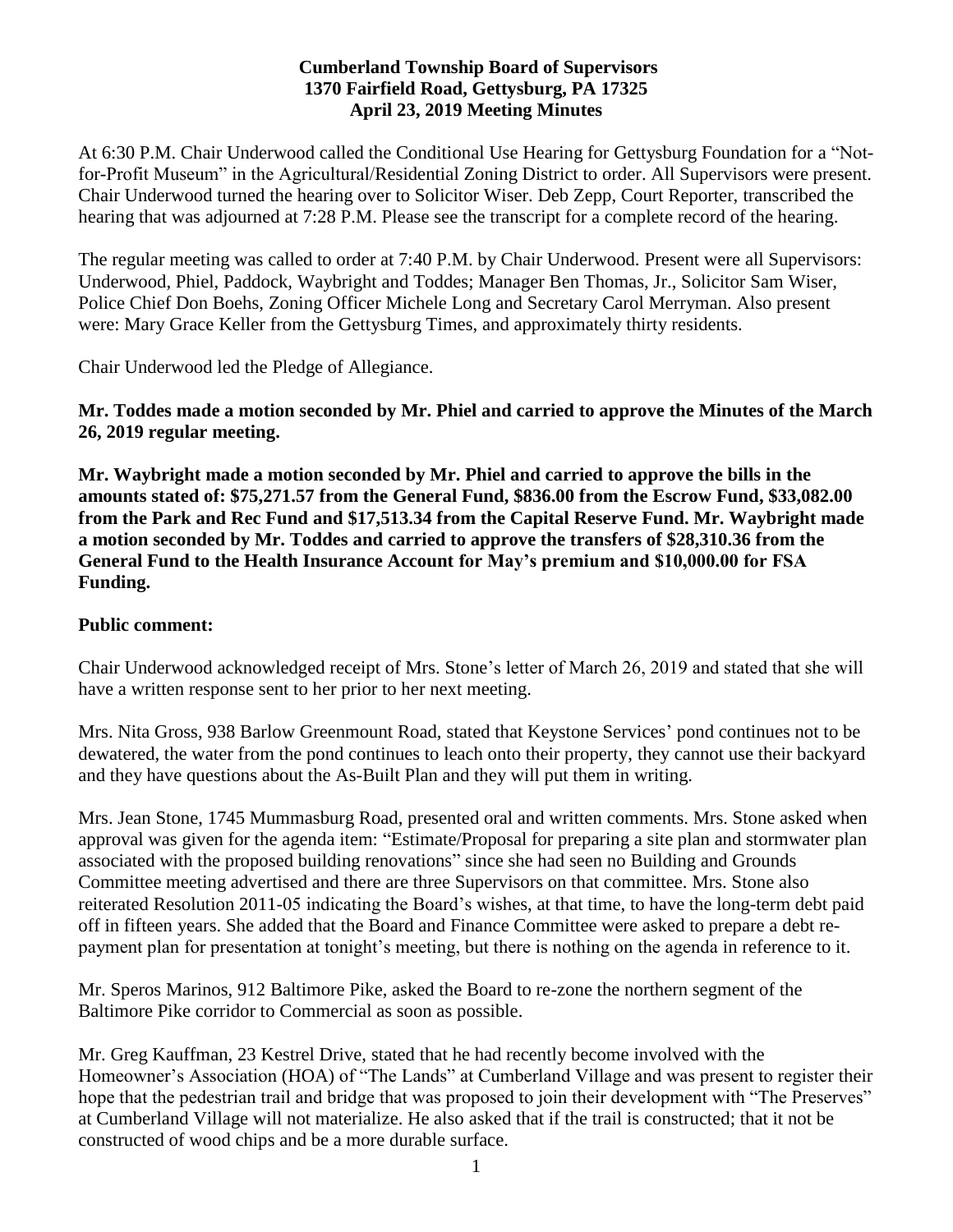Ms. Barbara Hendricks, HOA President of "The Preserves" at Cumberland Village, 135 Bittern Drive, sent a letter to the Board and spoke to them about the proposed trail. She asked that it be constructed of a more durable material especially due to the steep slopes in the area. Ms. Hendricks also reported that they had spoken to the developer about having a sidewalk along Herr's Ridge Road rather than the proposed trail. She added that the developer had presented a macadam trail that has now been changed to wood chips. Ms. Hendricks also reported that the HOA is responsible for the maintenance of the conservation area and the bridge is going to be an obstruction in the creek that carries the stormwater.

Ms. Myra Abramovitz, 12 Kestrel Drive, also spoke in opposition to the trail. She reported that they have major stormwater going down their shared driveway and its' maintenance is their responsibility. She stated that any added traffic will impact the maintenance and also their privacy.

Mr. Kirby Scott, 18 Kestrel Drive, spoke in opposition to the trail and reiterated the major stormwater that goes down their shared driveway and that wood chips would simply wash away. Mr. Scott also expressed concern about the liability that would go along with people using the trail.

Ms. Susan Sadowski, 1326 Fairfield Road, presented, as requested, a written "Loan Payment Summary" for the Township's General Obligation Bond. Ms. Sadowski also addressed the Township's two leases and asked why repayment of the Backhoe lease was deferred in 2018; questioned Mr. Thomas' amortized cost for the building renovation of \$25,000.00 annually over forty years and also questioned requirements for the Manager to live in the Township and to not hold any other elected office. Ms. Sadowski also questioned expenditures reported in the 2018 Annual Audit.

Mr. Steve Niebler, 40 Windbriar Lane, reported that he is a member of the GARA Board and would like to be re-appointed and sees that is on the agenda. He thanked the Board for their share of the funding for the Rec Park. He stated that the park is providing a tremendous service to the community, is a terrific resource and they are selling "Friends of the Rec Park" magnets for \$20.00 as a fund raiser.

# **Engineer/Plans:**

Mr. Thomas presented a report from Mr. Knoebel, Township Engineer with the following updates:

Keystone Services Land Development Plan – a proposal for an alternate dewatering method was received, reviewed and a written response dated April 8, 2019 was provided to the developer. The recommendation is that the developer needs to provide a more comprehensive plan amendment submission to address all previously identified issues and nothing has been received back from the developer since that time. Mr. Thomas stated that the Township has taken additional action this week. Solicitor Wiser reported that the Township has sent notices of continuing violation to the property owner for failure to dewater the stormwater basin within 72 hours as required by the approved plans, Operation and Maintenance Agreement and Developer's Agreement. Solicitor Wiser also suggested that in the event that the developer fails to remedy the dewatering issue within the timeframe required in the notices that the Board acknowledge that the Township may proceed with a civil complaint before the Magisterial District Justice as provided for in the Township's Subdivision and Land Development Ordinance, as well as the Pa. Municipalities Planning Code and as well as seeking the maximum fine available of \$500.00 per day per violation. **Mr. Waybright made a motion to proceed with a civil complaint if the violation continues (as explained by Solicitor Wiser) seconded by Mr. Toddes and carried.**

Cumberland Village, Phase IC Walking Trail – they have received a submittal for the proposed Pedestrian Walking Trail that will connect Phase IA with Phases IB and 1C of Cumberland Village and have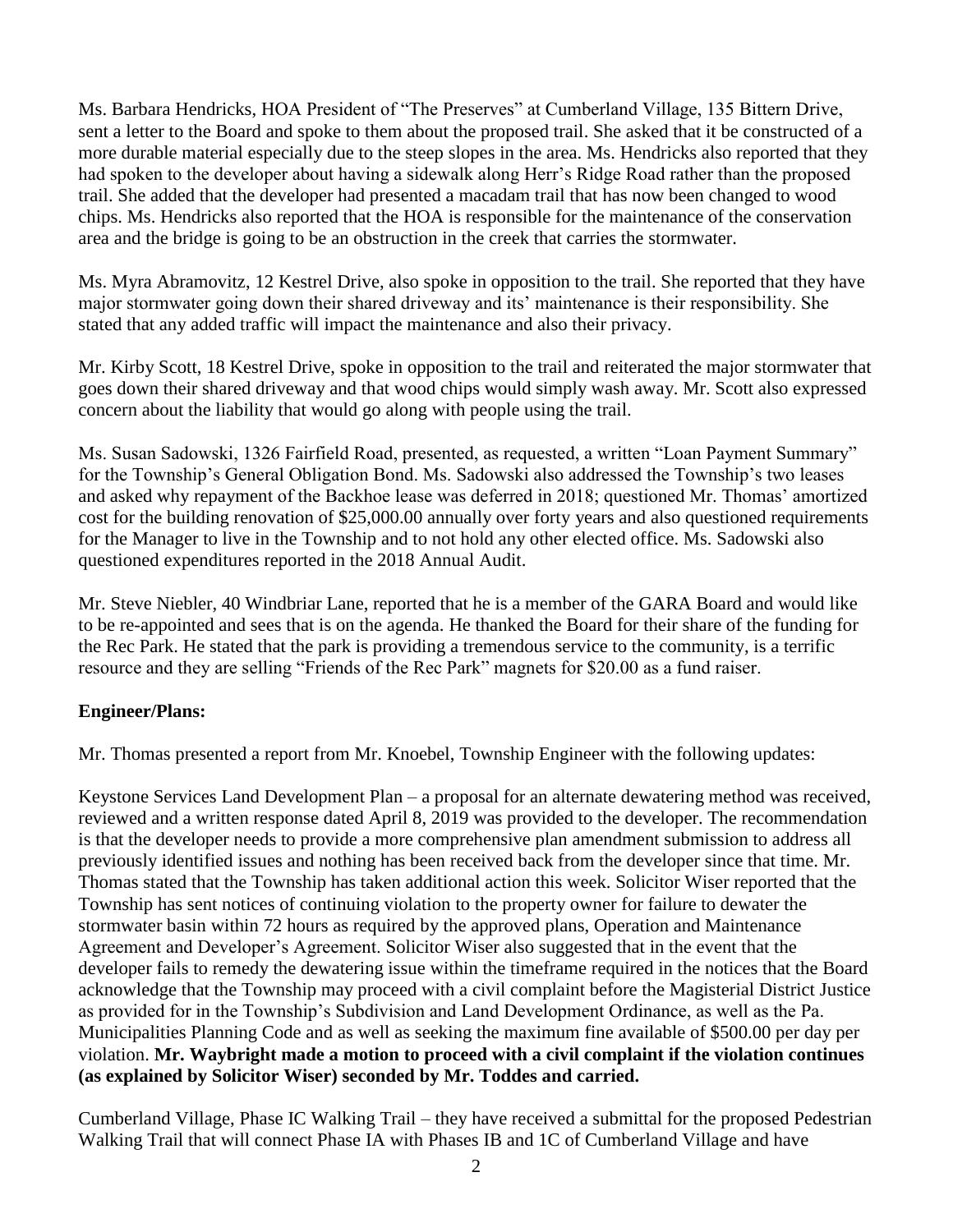completed a preliminary review and will be providing comments to the developer's engineer. He added that the plan will not require formal action by the Board as it is being submitted consistent with and in accordance with the approved Subdivision and Land Development Plan and the Township Engineer and staff will provide comments to the developer. Solicitor Wiser added that the Board does not have the ability to modify the plan on its own. There was further discussion and questions from residents about the trail.

Building Renovations – Site Plan Proposal – KPI is in the process of completing their proposal/cost preparation for the proposed building renovations land development plan and that plan will incorporate Stormwater BMP's to assist with meeting MS4 requirements to the maximum extent possible. Mr. Thomas stated that his recollection is that this was a carry-over from meetings back in 2018 when Mr. Paddock and Mr. Walter were assigned to work with KPI and they are finally getting around to working on it.

**Police Report:** Police Chief Don Boehs presented a written and oral report of police activities for the month of March, 2019 including: 358 complaints - Psych/suicide-5, Disturbances-11, Assault/Harassment-5, Domestics-8, Criminal Mischief-1, Suspicious Activity-14, Thefts-1, Alarms-8, Medical Emergency-6, 911 Hang Up-2, Cruelty to Animals – 0, Wanted Person – 1, Reported Drug Activity – 1, Welfare Checks – 6, Shots Fired  $-1$ , Fraud  $-2$ , Burglary  $-0$ , Sexual assault-0, Follow-up Investigation- 24, SRO Calls  $-31$  with 5 DOC and 1 harassment arrest; 118 traffic stops, 68 combined arrests, 4 traffic accidents, 34 targeted enforcements, 10,928 patrol miles and 51 walk-in complaints. He added that they assisted other agencies 11 times and they were assisted once. There was one assist to Pa. State Police in Straban Township.

#### **Active Business:**

Mr. Thomas reported that the Board had a request at their last meeting to consider adopting a fireworks ordinance, he has done some research and the Board has been provided sample ordinances from other municipalities. Mr. Thomas talked about the State Law that was passed in 2017 that now permits virtually every type of fireworks display and gives municipalities the ability to adopt their own local ordinances. Mr. Thomas reported that the State Law puts the responsibility of inspecting the fireworks on the Fire Chief. Mr. Thomas stated that he likes the restrictions of day, time and hours. Solicitor Wiser stated that he concurs with Mr. Thomas and the State law puts a significant amount of onus on the municipality with respect to who should be licensing these types of displays. He added that he feels the sample ordinances that were provided to the Board are reasonable and do not conflict with the provisions of the State law. Mr. Eric Hubbard, Barlow VFD Fire Chief, stated that his department is not trained to do physical inspections nor will they do any inspections within their jurisdiction. Solicitor Wiser clarified that it is the Fire Chief's position that the Township and VFD are not in a position to license these types of displays because they do not have the requisite qualifications to issue a license and permit. Mr. Hubbard added that the Township could hire an outside agency that is trained in pyrotechnics to do the certification for them. Mr. Thomas stated that he feels that the question is how to protect the Township residents who are having unreasonable fireworks consistently being set off around their homes. Mr. Thomas suggested that staff, Police Chief and Solicitor prepare a reasonable and enforceable draft ordinance and bring it back to the Board for their review. Mr. Thomas suggested that Chief Boehs contact Carroll Valley Borough's Police Chief to see how they are doing with the enforcement of their ordinance. **Mr. Waybright made a motion that the staff, Police Chief and Solicitor get together and come up with suggestions for a possible fireworks ordinance seconded by Mr. Phiel and carried.** 

**Mr. Toddes made a motion seconded by Mr. Phiel and carried to re-appoint Mr. Steve Niebler to the Gettysburg Area Recreation Authority Board for a five-year term effective May 14, 2019 through May 14, 2024.**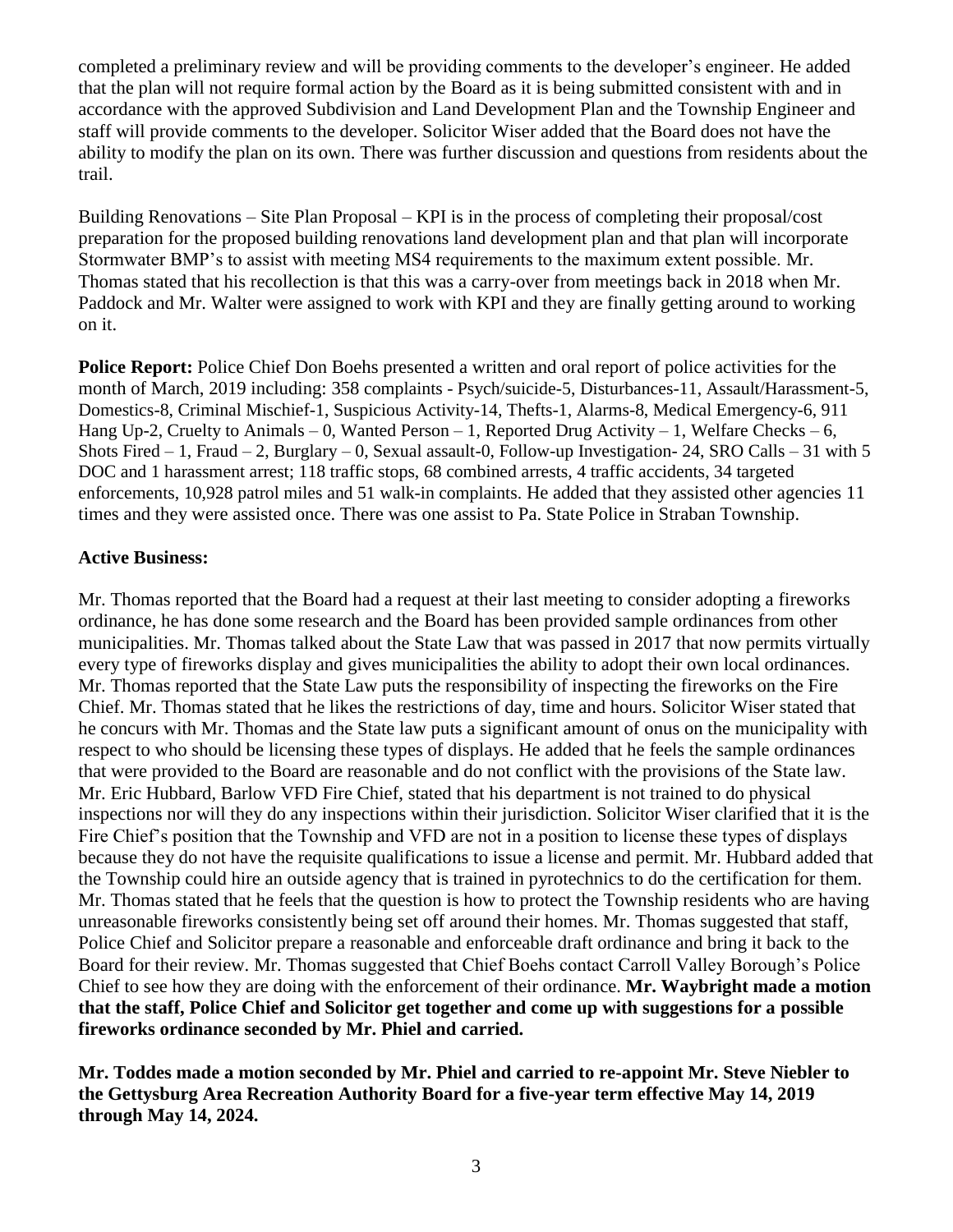**Mr. Paddock made a motion to amend the Township's 2019 Fee Schedule to include "Any Adams County Building Official's Association Uniform Construction Code Appeal Board Fees." The motion was seconded by Mr. Toddes and carried.** Mr. Thomas reported that the fee is a total of \$800.00 and the Township has its' first hearing next week.

Mr. Thomas reported that a letter was received from the Gettysburg National Military Park dated March 5, 2019 regarding a minor boundary revision to the Park Boundary that encompasses approximately 25 acres, most of which is located within the Township. Mr. Thomas asked the Board if they had any comments and there were none.

Mr. Eric Hubbard, Barlow VFD Fire Chief, reported on the department's new engine-tanker and also had some box card changes for the Board's approval. Mr. Hubbard reported that they have started drivers training and the engine-tanker will be at the Fire Expo on May 17 -19, 2019 in Harrisburg. He added that they are planning to have the new engine-tanker in service by the end of June at the latest.

Mr. Thomas reported that the Adams County Council of Governments Legislative Forum will be held on Thursday, April 25, 2019 at 6:00 P.M. at the Adams County Emergency Services Building.

**Solicitor:** Solicitor Wiser reported that the Township continues to work towards compliance at Oaklawn Cemetery, the ultimate disposition of the pending citation and he will address this more thoroughly in Executive Session. He added that the Township authorized the filing of a petition with the Adams County Court of Common Pleas for the PNC trust funds that were previously held for maintenance activities to be continued to be held in escrow for that purpose.

Solicitor Wiser also reported that Keystone Service Systems (KSS) will be discussed in Executive Session regarding litigation that has been threatened by KSS.

Solicitor Wiser also reported that he has provided draft language for staff review for ordinance "ticket" modification for sidewalk/snow removal similar to the grass/weeds ordinance and the Board could take action for that ordinance modification to take place at the next meeting.

# **Committee Reports and comments from Board Members:**

**Finance –** Mr. Phiel reported that everything is on par, the police officers have their new uniforms and some of the road projects are getting ready to begin. The committee recommended that \$8,500.00 (10% of the total cost) from the Liquid Fuels Fund be used towards the purchase of the replacement dump truck and the surplus dump truck will be sold in September. The balance of the truck's cost will be paid from the Capital Reserve Fund and there will be no loan.

**Public Safety** – Chair Underwood reported on a meeting that she attended regarding the Broadband Initiative and the effect that lack of it in some areas has on the emergency medical services.

**Parks and Recreation** – Mr. Toddes reported that he has some magnets that they are selling to raise money for the Rec Park, on May 4th they are re-dedicating the Biser Trail since it has been moved so many times, Little League has started and the park is busy.

**Planning and Zoning –** Chair Underwood reported that we are waiting for copies of the Comprehensive Plan now that it is approved. Mr. Thomas suggested a Strategic Planning Workshop for May  $23<sup>rd</sup>$  so moving ahead with the zoning update and many other things can be discussed.

**CTA** – Mr. Toddes reported that they are hauling biosolids to the Waybright Farm when weather permits, they are purchasing some cameras to do inspections of the sewer lines and they are updating their Rules and Regulations.